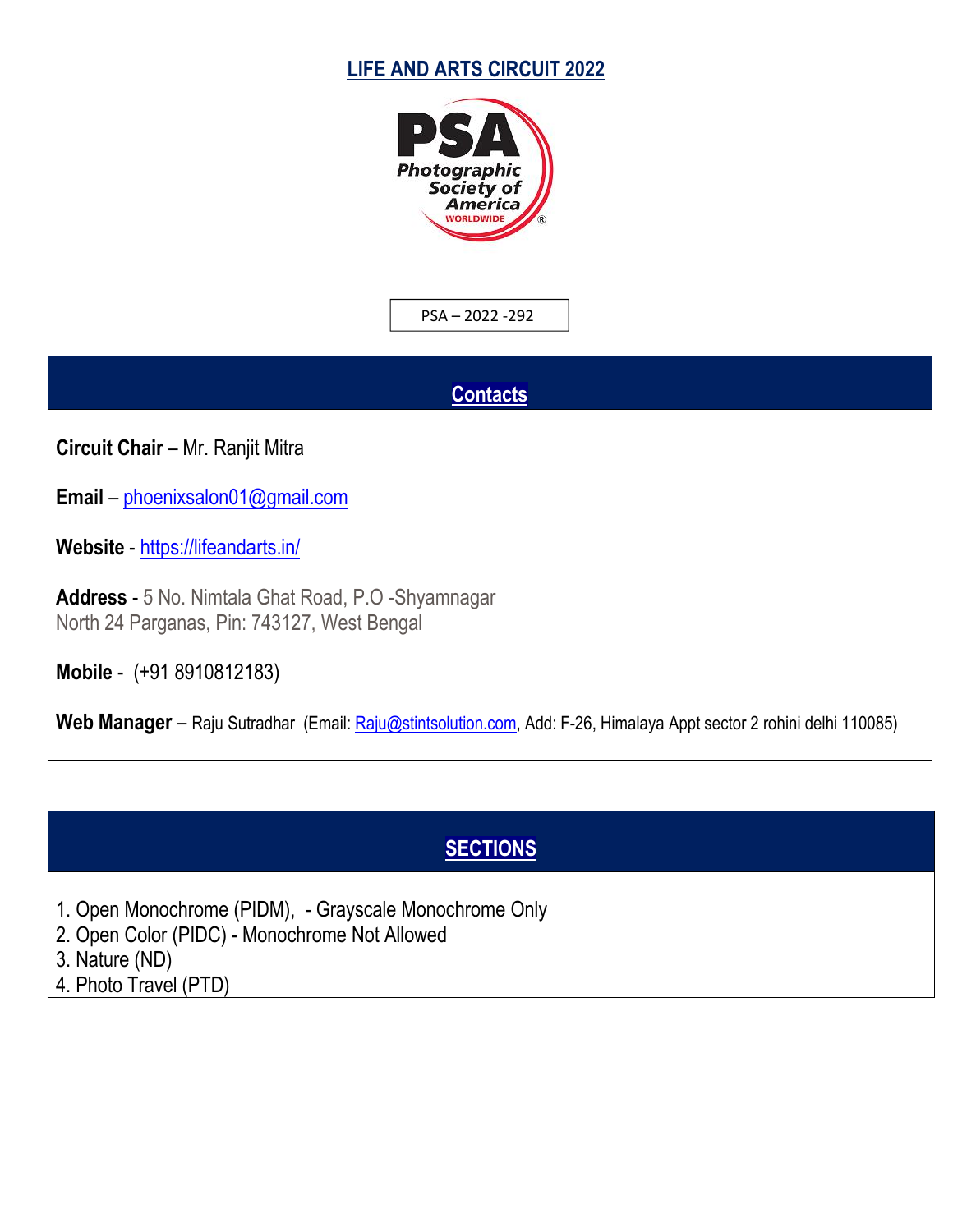| <b>ENTRY FEE</b>                                                                                                                                                                                                                                                                                                          |
|---------------------------------------------------------------------------------------------------------------------------------------------------------------------------------------------------------------------------------------------------------------------------------------------------------------------------|
| → Foreign Entrants: 30\$ for 1 Section, 10\$ for Additional Section<br><b>Payment:</b> Entry fees have to be sent online through the PAYPAL: photofeesalon@gmail.com                                                                                                                                                      |
| $\rightarrow$ For Indian Entrants: INR 2100 for 1 section INR, 700 for additional section<br><b>Bank Details: for Indian Participants:</b><br>Saving's Account Number: 3716101006369<br><b>Account Holder's Name: RANJIT MITRA</b><br><b>Bank Name: CANARABANK</b><br><b>Branch: BARRACKPORE</b><br>IFSC Code:CNRB0003716 |
| $\rightarrow$ Group Discounts: 30% discount for 10+ participants from same group. No other discounts will be<br>entertained by the Circuit. All participants must submit their entries through online submission<br>procedure in our website.                                                                             |

# **CALENDAR**

Closing Date : 15 May, 2022 All Judging Completed by : 20 May - 5 June , 2022 Notification Sent by : 19 June - 2022 Awards Mailed by : 21 Aug - 2022 EDAS Report by : 5 July - 2022 Online Gallery Posted by : 25 July - 2022 Catalogue Posted by : 21 Aug - 2022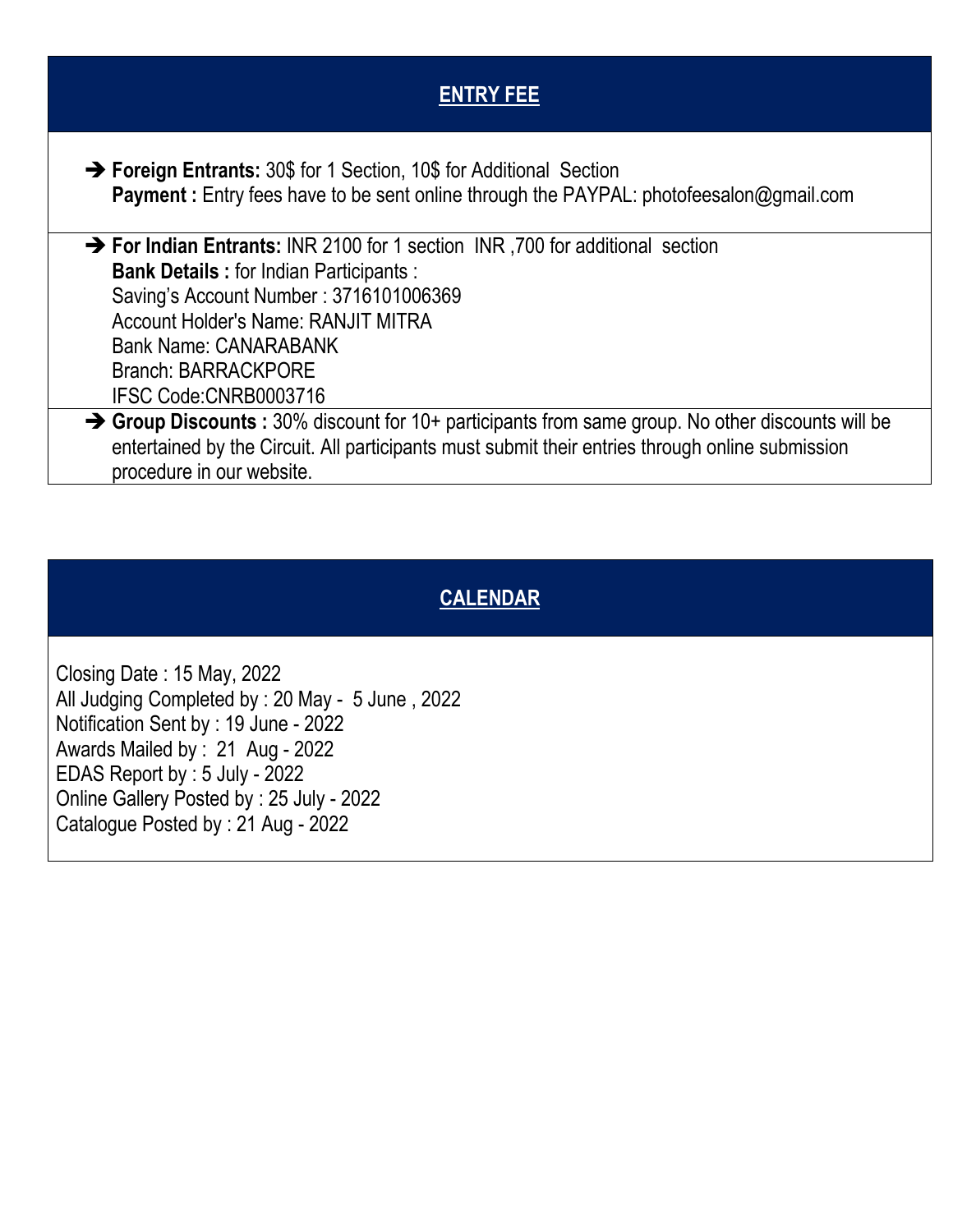| <b>JUDGES</b>                              |                                                         |                                          |  |
|--------------------------------------------|---------------------------------------------------------|------------------------------------------|--|
| <b>PAK</b>                                 | <b>A.O.V</b>                                            | M.A.P                                    |  |
| Mr. Subrata Bysack (GMPSA/P)<br>India      | Mr. Suman Bhattacharyya<br>(MPSA, EFIAP, ARPS)<br>India | Ms. Piyali Mitra (GMPSA, EFIAP)<br>India |  |
| Mr. Mainak Dey (PPSA, GPU<br>CR2)<br>India | Mr. Amarnath<br>Chandra(EFIAP)<br>India                 | Mr. Sudip Roy Choudhury (EFIAP)<br>India |  |
| Ms. Sankari Roy (EFIAP)<br>India           | Mr. Swapan Mukherjee<br>(EFIAP)<br>India                | Mr. Santosh Kr. Jana (EFIAP)<br>India    |  |
| Alternate Jury                             | Alternate Jury                                          | Alternate Jury                           |  |
| Abhijit Dey (EFIAP)                        | Pranab sarkar (EFIAP)                                   | Soham Sarkar (EFIAP)                     |  |
| India                                      | India                                                   | India                                    |  |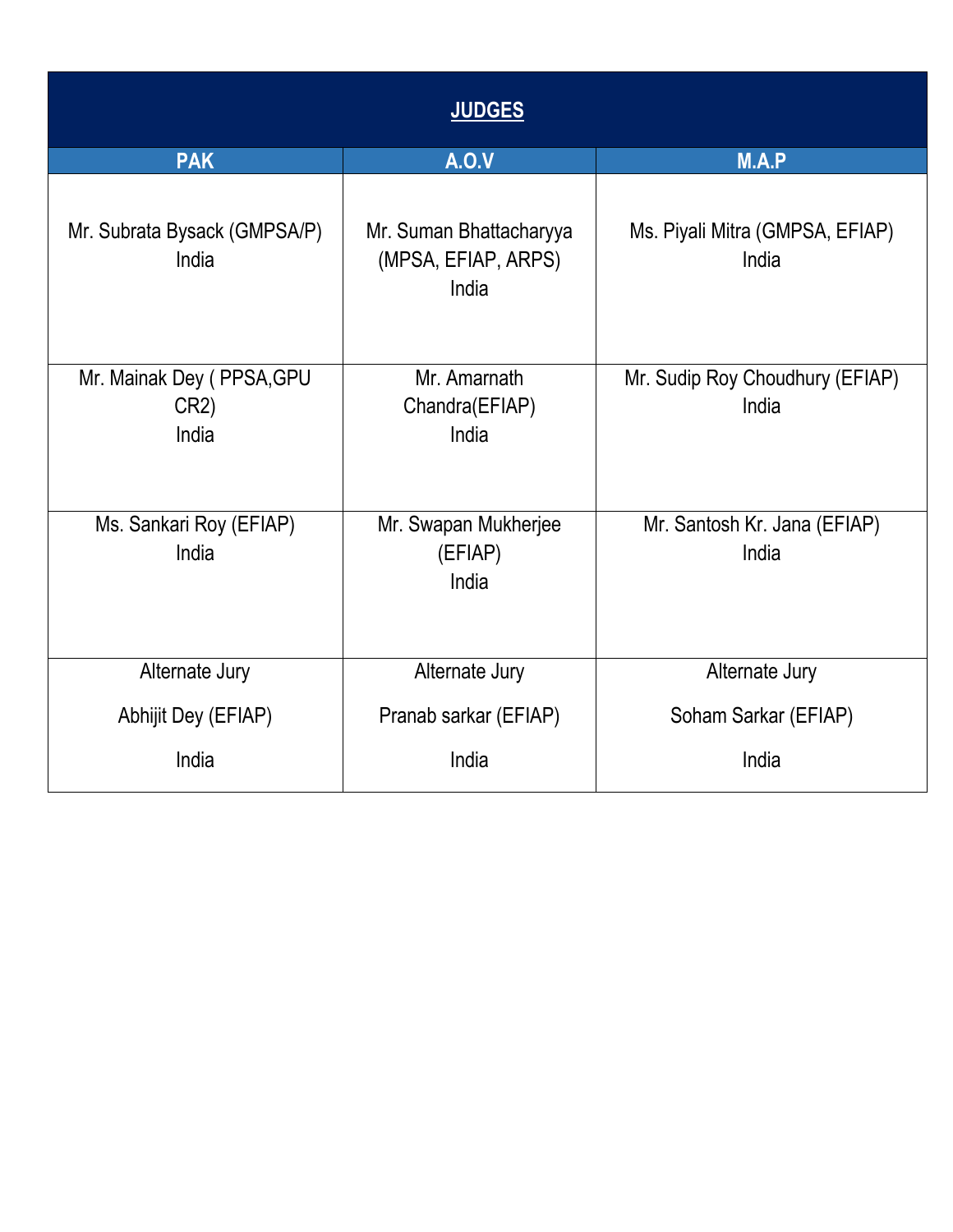| <b>JUDGES</b>                                             |                                       |                                                                |  |  |
|-----------------------------------------------------------|---------------------------------------|----------------------------------------------------------------|--|--|
| <b>DEPTH OF FIELD.</b>                                    | <b>PHOTOGENIC</b>                     | <b>DIGIFOCUS</b>                                               |  |  |
| Ms. Snigdha Kar (PPSA, EFIAP)<br>India                    | Mr. Partha S. Sarkar (EFIAP)<br>India | Mr. Koshal basu<br>(EFIAP/b, EPSA)India                        |  |  |
| Dr. Debdas Bhunia(EFIAP)<br>India                         | Mr. Sujit Sarkar (EFIAP)<br>India     | Mr. Amitabha Sil<br>(EFIAP) India                              |  |  |
| Mr. Basudeb Chakraborty<br>(EFIAP, MPSA, F. FIP)<br>India | Mr. Aninda Biswas (AFIAP)<br>India    | Mr. Dipankar Dasgupta<br>(EFIAP/g,FFIP,EFIP(PLATINUM)<br>India |  |  |
| Alternate Jury                                            | Alternate Jury                        | Alternate Jury                                                 |  |  |
| Prabir Chakraborty (EFIAP)                                | Mahendra Rong AFIAP                   | Rajib Bannerjee                                                |  |  |
| India                                                     | India                                 | India                                                          |  |  |

# **AWARDS**

1 PSA GOLD per Section Each Judging

- 1 CLUB GOLD per Section Each Judging
- 1 CLUB SILVER per Section Each Judging

1 CLUB BRONZE per Section Each Judging

1 CHAIRMAN CHOICE MEDAL per Section Each Judging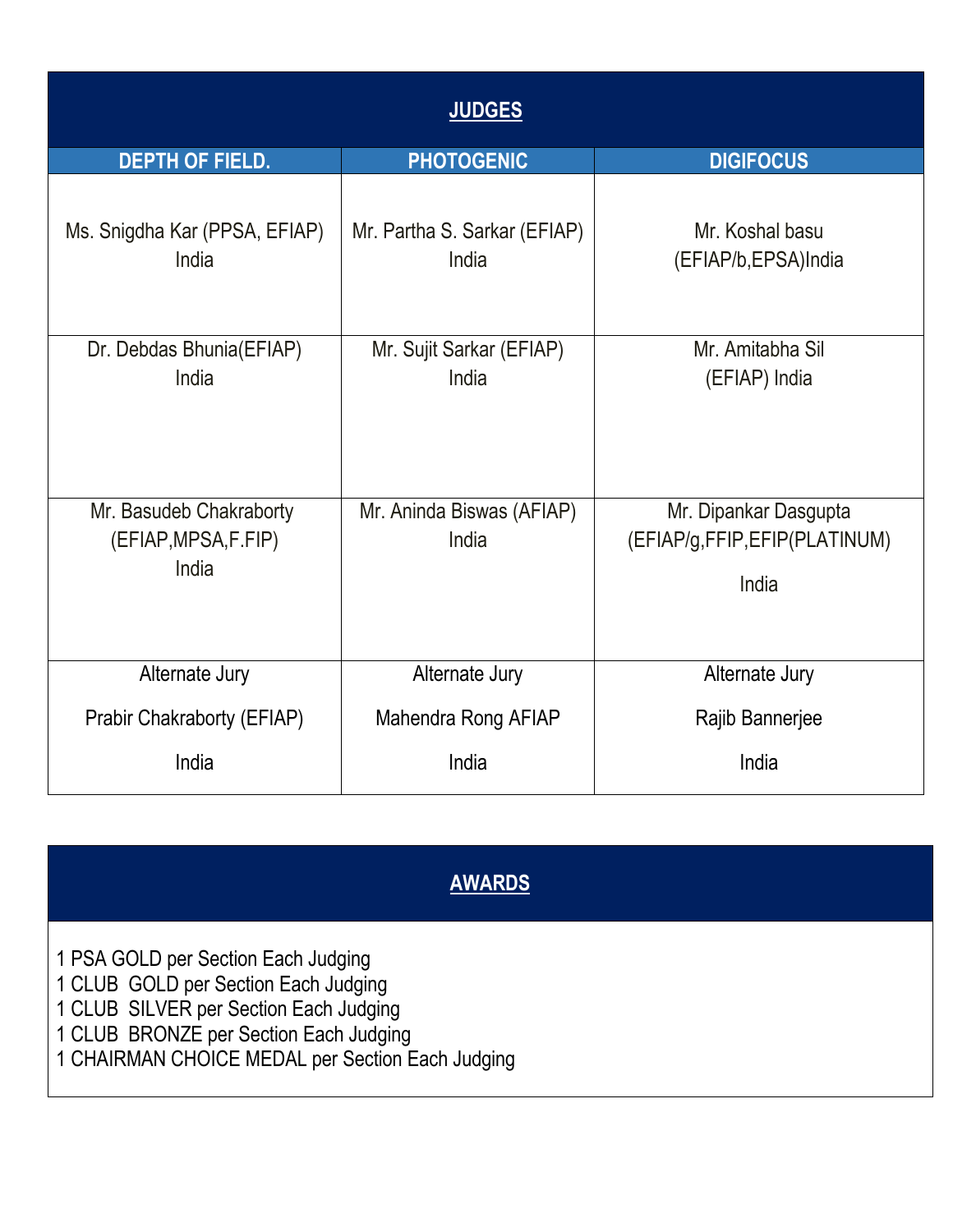### **Catalog**

PDF downloadable from web site by exhibitors.

# **Exhibition Requirements**

**IMAGE AND ENTRY REQUIREMENTS** This exhibition is open to anyone; however, an entry may be rejected when the Sponsor or the Exhibition Organizers, in their reasonable discretion, believes the entry does not conform to exhibition rules and these Conditions of Entry. Membership in any photographic organization is not required. Sanctions: Entries will not be accepted from any entrant who is currently sanctioned by PSA. Entry fees are not refundable in these circumstances.

**PSA Star Ratings** To receive proper Star ratings credit from PSA, entrants must provide their names and country exactly the same in each exhibition. Aliases are not permitted. Please contact PSA in the event of name changes or relocating to another country. Using one's name differently in different exhibition exposes the entrant to the risk that many of their acceptances may not be recognized by PSA Star Ratings.

**Image Creation** Entries must originate as photographs (image-captures of objects via light sensitivity) made by the entrant on photographic emulsion or acquired digitally. Certification: By virtue of submitting an image, the entrant certifies the work as his or her own. Images may not incorporate elements produced by anyone else (for example: clip art, images or art by others downloaded from the Internet). Aliases are not allowed.

Reproduction The entrant permits the sponsors to reproduce all or part of the entered material free of charge for publication and/or display in media related to the exhibition. This may include low resolution posting on a website. Note: Entrants who indicate that their images may not be reproduced or used "will not be eligible for awards" or inclusion in audio-visuals of the exhibition "and could be subject to disqualification" by the exhibition sponsors. The exhibition assumes no liability of any misuse of copyright.

**Alteration and Computer Generation** Subject to Divisional restrictions (particularly Nature, Photo Travel, and Photojournalism) images may be altered, either electronically or otherwise, by the maker; adjustments to enhance images or creatively modify images are allowed providing the underlying photograph is retained in a way that is obvious to the viewer. Images may not be constructed entirely with a computer, and must be the sole work of the author

**Re-use of accepted images:** Any image that has been accepted in this exhibition, past or present, may not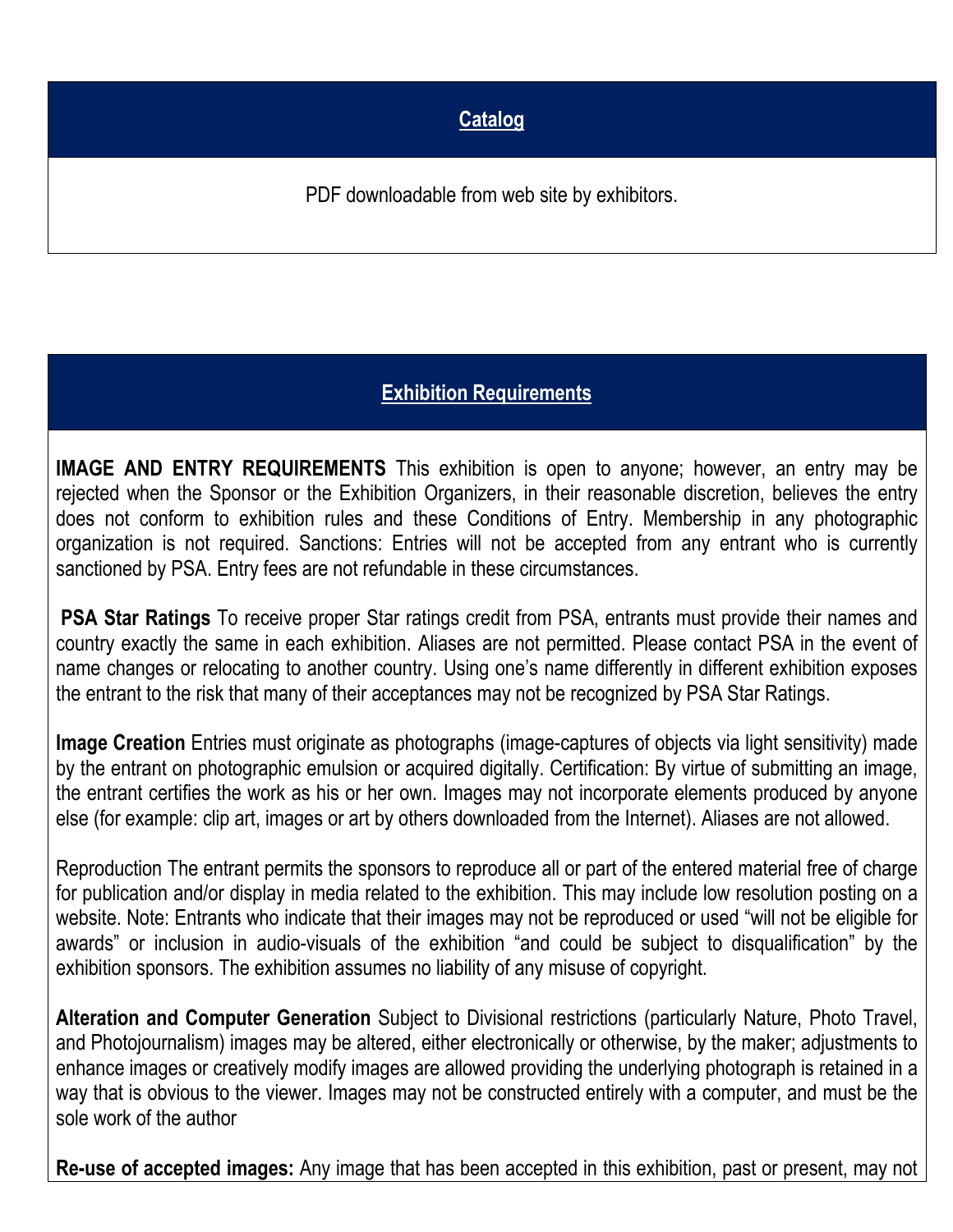be entered again in the same Division Star Ratings Class any future instances of this exhibition. It may, of course, be entered in any other PSA recognised exhibitions but mustalways have the same title. **Re-titling in another language is not allowed.**

**Entry:** An Entry consists of, up to and including, four (4) images entered by a single entrant into the same Section. An entrant may only enter a specific Section once.

**Titles:** Each image must have a unique title that is a description of the image. That unique title must be used for entry of that image or of an identical Image into any and all PSA-Recognized exhibitions. Titles must be 35 characters or fewer. No titles may be visible to the judges, and nothing in the image may identify the maker. Titles may not include file extensions such as .jpg or .jpeg (or any other camera capture filenames such as IMG 471). Titles may not consist of personal identifiers possibly augmented by a number; or include words such as "untitled" or "no title". Titles may not consist solely of numbers unless those numbers are prominently contained within the image, such as a contestant number in a race.

**Color and Monochrome:** Color and Monochrome images from the same capture that share substantial pictorial content in common will be considered the same image and must be given the same title.

**The Exhibition will be conducted in accordance with the rules of the PSA. An entrant's images will not be presented to the Judges consecutively. An entrant's four images will be distributed throughout four rounds of judging in that section.Distribution of images will be in the same round order as submitted by the entrant. An image may be entered in only one section where acceptances of that image in multiple sections would be eligible for the same star path.**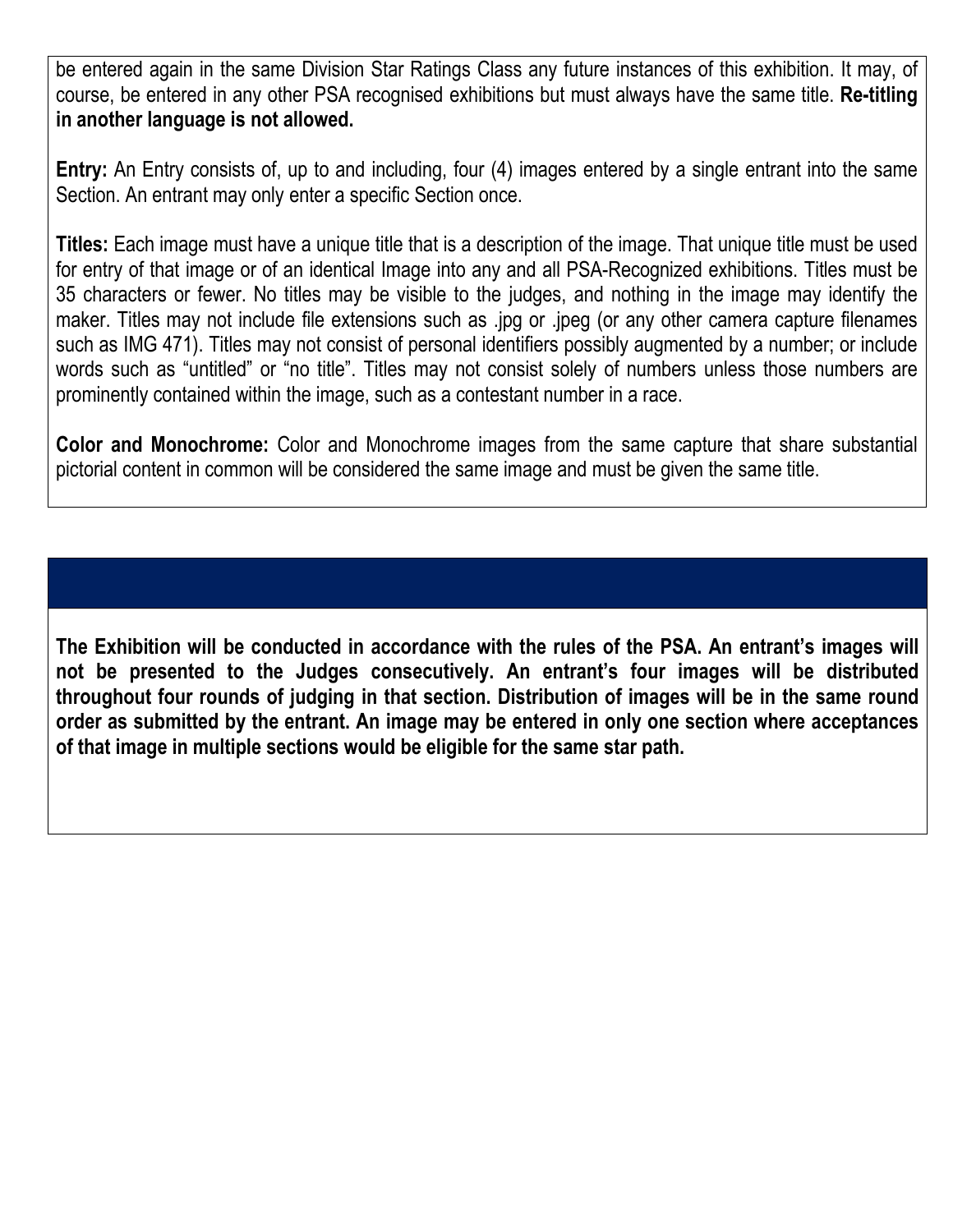#### **Image Specifications**

**Image Specifications:** Maximum horizontal length is 1920 pixel & maximum vertical length is 1080 pixel at 300 dpi. Maximum file size 2MB. Oversized images would be rejected and the entrant is required to resubmit their entry with properly sized images.

#### **Equipment: Computer Monitors Judging Mode: Remote**

All equipment will be capable of displaying images at 100% of the image resolution, the equipment or computer used by the individual judge will have a minimum 1920 x 1080 px resolution and 19 inch screen size.

Target range for acceptances will be within a 6 point range – 29 -35%

#### **Disqualification Norms**

- A) Barred entrants from PSA will not be allowed in this circuit.
- B) Monochrome images must not be entered in PID Colour sections.
- C) Colour images must not be entered in PID Monochrome sections.
- D) Images which do not adhere to sectional definition shall be liable to be disqualified.
- E) Images with 3-5 pixel border in white or black colour is allowed in restricted sections.

#### **Data Protection**

By entering this exhibition, you are explicitly consenting to the personal details you have supplied, including email addresses, being held, processed and used by the exhibition organizers for purposes associated with this exhibition. You also explicitly consent to such information being sent to organizations that have accorded official recognition, patronage or accreditation to this exhibition. You acknowledge and accept that entering this exhibition means that the status and results of your entry may be made public.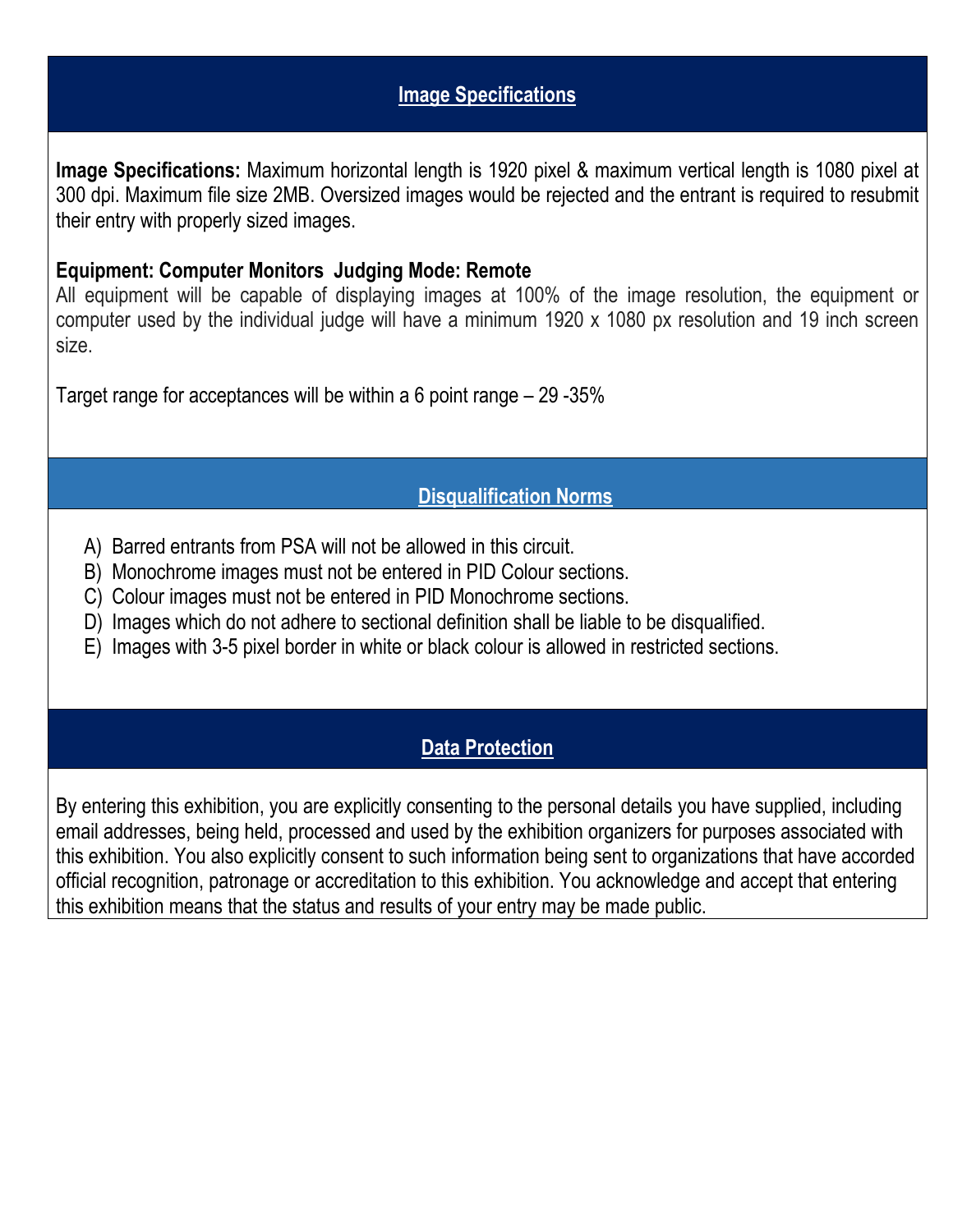### **SUBJECT MATTER AND SECTION DEFINITIONS**

#### **Statement on Subject Matter applicable to all sections**

The fundamental rule that must be observed at all times and **applies to all sections** offered in exhibitions with FIAP patronage or PSA recognition is that **the welfare of living creatures is more important than any photograph**. This means that practices such as baiting of subjects with a living creature and removal of birds from nests, for the purpose of obtaining a photograph, are highly unethical, and such photographs are not allowed in any exhibition with FIAP patronage or PSA recognition. Under no circumstances may a living creature be placed in a situation where it will be killed, injured or stressed for the purpose of obtaining a photograph. This rule applies regardless of whether or not the creature being killed, injured or stressed is visible in the captured image.

There are also concerns about the use of aerial photography, drones, helicopters, low flying aircraft. These should not cause any interference with other individuals or animals which causes a disturbance in their normal activity or disrupt the way any individuals or animals interact with their environment.

Entry in this exhibition is conditional on accepting these policies. The content of images must comply with these General Conditions and with the Division and Section definitions listed in these conditions. Images that - in the sole opinion of the judges or the Exhibition Organizers - do not comply, will be disqualified so the entrant may be aware of the problem when considering entry into other exhibitions with FIAP patronage/PSA recognition.

Further details on the PSA's drone policy may be found at [https://psa-photo.org/index.php?psa-policies#drone](https://psa-photo.org/index.php?psa-policies%23drone)

### **PSA Monochrome Definition**

An image is considered to be Monochrome only if it gives the impression of having no color (i.e. contains only shades of grey which can include pure black and pure white) OR it gives the impression of being a grayscale image that has been toned in one color across the entire image. (For example by Sepia, red, gold, etc.) A grayscale or multi-colored image modified or giving the impression of having been modified by partial toning, multi-toning or by the inclusion of spot coloring does not meet the definition of monochrome and shall be classified as a Color Work.

**Grayscale Monochrome** images may be entered for Nature, Photojournalism and Photo Travel but toned images are not permitted for these sections.

#### Monochrome images **may not** be entered in PID Color Sections

#### **PSA/FIAP Nature Definition**

Nature photography records all branches of natural history except anthropology and archaeology. This includes all aspects of the physical world, both animate and inanimate, that have not been made or modified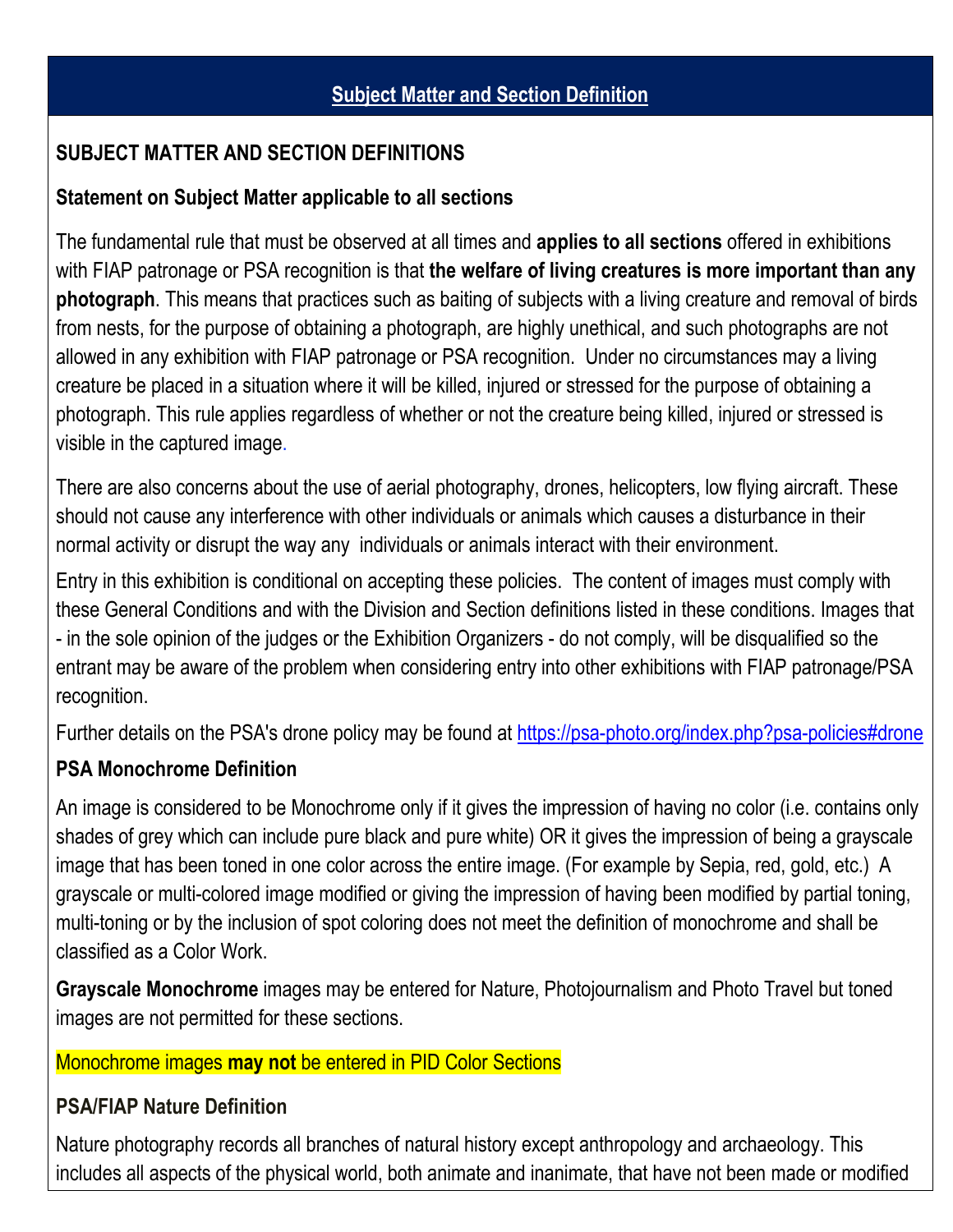by humans.

Nature images must convey the truth of the scene that was photographed. A well-informed person should be able to identify the subject of the image and be satisfied that it has been presented honestly and that no unethical practices have been used to control the subject or capture the image. Images that directly or indirectly show any human activity that threatens the life or welfare of a living organism are not allowed.

The most important part of a Nature image is the nature story it tells. High technical standards are expected and the image must look natural. Adding a vignette or blurring the background during processing is not allowed.

Objects created by humans, and evidence of human activity, are allowed in Nature images only when they are a necessary part of the Nature story.

Photographs of human-created hybrid plants, cultivated plants, feral animals, domesticated animals, human created hybrid animals and mounted or preserved zoological specimens are not allowed.

Images taken with subjects under controlled conditions, such as zoos, are allowed.

Controlling live subjects by chilling, anaesthetic or any other method of restricting natural movement for the purpose of a photograph is not allowed.

No modification that changes the truth of a Nature image is allowed. Images may be cropped but no other technique that removes, adds or moves any part of the image is allowed.

Techniques that remove elements added by the camera, such as dust spots, digital noise and lens flare are allowed.

Complete conversion of colour images to greyscale monochrome is allowed. Partial conversion, toning and infrared captures or conversions are not allowed.

Images of the same subject that are combined in-camera or with software by focus stacking or exposure blending are allowed. Multiple images with overlapping fields of view that are taken consecutively and combined in-camera or with software (image stitching) are allowed.

*Attention is drawn to the PSA Statement on Subject Matter which applies to all sections*

### **Borders**

For the purpose of this exhibition any border added to a Nature digital file must be a single border of white or grey, no greater than 3 -5 pixels in width.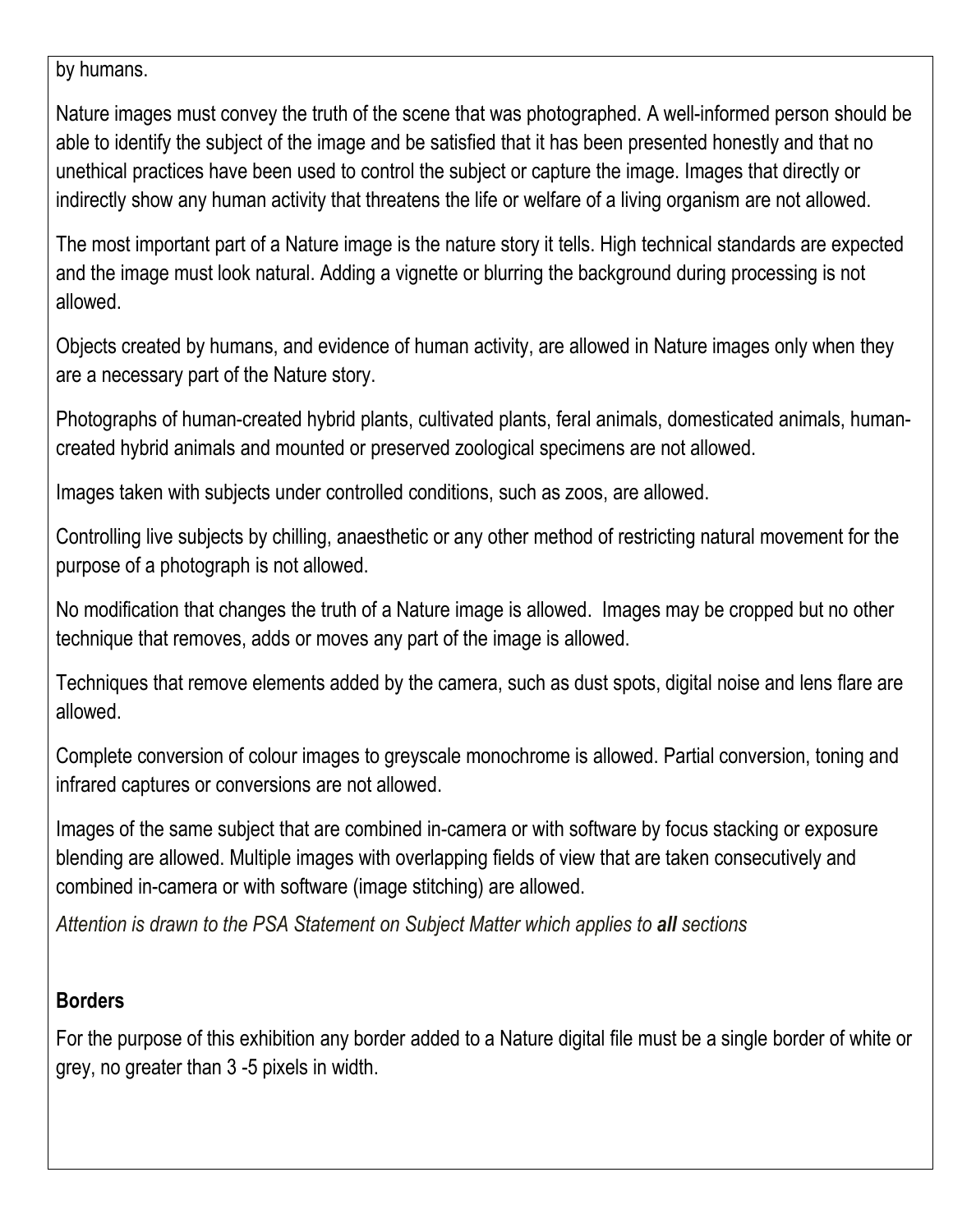### **PSA Photo Travel Definition**

A Photo Travel image expresses the characteristic features or culture of a land as they are found naturally. There are no geographical limitations. Images from events or activities arranged specifically for photography, or of subjects directed or hired for photography are not permitted**.** Close up pictures of people or objects must include features that provide information about the location.

Techniques that add, relocate, replace or remove any element of the original image, except by cropping, are not permitted. The only allowable adjustments are removal of dust or digital noise, restoration of the appearance of the original scene, and complete conversion to greyscale monochrome. Other derivations, including infrared, are not permitted. All images must look natural.

*Attention is drawn to the PSA Statement on Subject Matter which applies to all sections*

### **Vignettes and Borders**

For the purpose of this exhibition vignettes are not allowed in Photo Travel Digital images. Any borderadded must be a single border of white or grey, no greater than 3 -5 pixels in width.

### **PSA Rules**

#### **Breaches of Rules**

If, at any time, it is determined in the reasonable discretion of the exhibition organizer or the judges before, during, or after the judging of an exhibition that an entrant has submitted entries where one or more images may fail to comply with these Conditions of Entry, including the stated definitions, the exhibition organizers reserve the right to delete the entry from the exhibition and void any or all acceptances or awards in connection with the exhibition. Fees may be forfeited or refunded in these circumstances. The entrant acknowledges that the decision of the exhibition organizers or the judges is final

In order to ensure that images comply with the Conditions of Entry and definitions, the exhibition organizers may carry out reasonable measures to verify that:

a) the images are the original work of the entrant and

b) the images comply with the rules and definitions as set out in these Conditions of Entry

These steps include, but are not limited to, questioning any entrant, requiring the submission of RAW files or other digital files representing the original capture of the submitted image(s), confronting the entrant with evidence that one or more submitted images fails to comply with the Conditions of Entry (also known as Entry Rules), and offering the entrant a reasonable opportunity to provide counter evidence to refute the